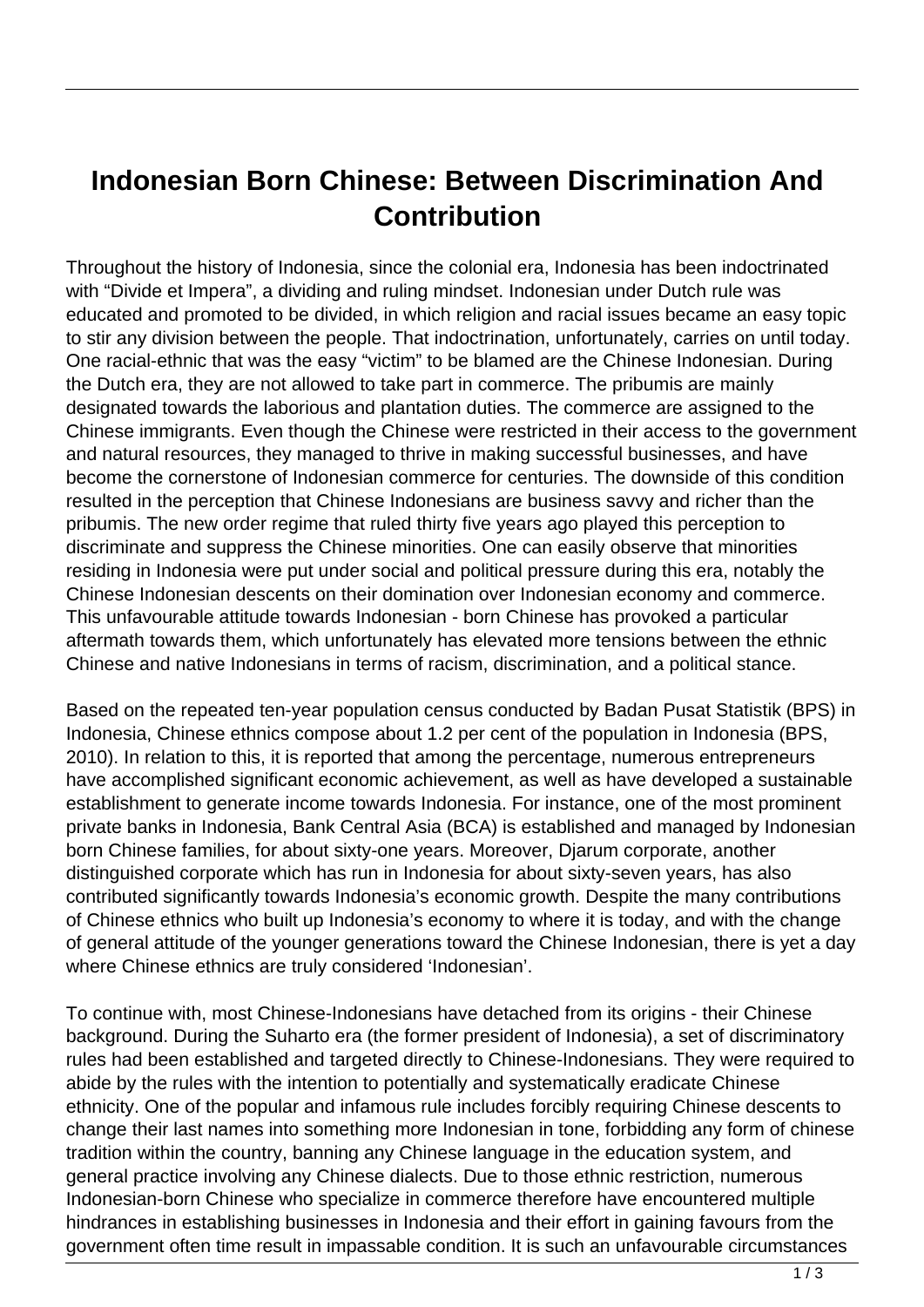to witness, as for over centuries, both Chinese immigrants and Indonesian-born Chinese have successfully managed to elevate Indonesia among the commerce settings in the world. Additionally, it is reported that among two hundred fifty corporates across countries, two sizable corporates, Tokopedia and Traveloka, managed to achieve assets beyond one million US dollars. Hence, the two companies have then acknowledged as "unicorn corporates." Furthermore, corporates managed by Indonesian-born Chinese, have significantly performed essential roles in advancing Indonesian economic growth and in earning reliability from potential overseas manufacturers, stakeholders, and inventors. Overall, regardless of the amount of discrimination the Indonesian-born Chinese have experienced throughout the centuries, it can be seen that this particular group of people have displayed successful efforts to develop Indonesia's businesses in an international scope, to generate more revenue for Indonesia's business development, and to enhance Indonesia's economic growth in the long run.

The main reason why the Chinese ethnics were thought of as separates from indigenous Indonesians was because of the Dutch Colonists. During this era, the Dutch Colonists constructed a hierarchy among various ethnicities in Indonesia. The main motive for this action was to emphasize the foreignness of Chinese Indonesians towards the indigenous. They considered the Chinese ethnics to be better and different from indigenous Indonesians but less than the Dutch. Thus, they occupied the middle ground position in the hierarchy which upset the Indonesians. Furthermore, the Dutch even constructed a law where each racial group had to be clothed based on their ethnic backgrounds. Indians with Indian clothing, Chinese with Chinese clothing, and so on. Wearing western clothing for non-Europeans would involve getting a permit, otherwise it would be illegal. With this, it planted an idea in Indigenous Indonesians that they are in fact different from Chinese ethnics. Hence, why stereotypes still remain in Indonesia up until now.

During the Dutch colonial era, Chinese-Indonesians were limited to a certain extent in terms of opportunities in ranks of bureaucracy, army, and education. These were generally closed off from the people with Chinese ethnicity. In the midst of discriminatory colonial politics, the field that was open to the Chinese was in fact trading. In the early to mid 19th century, retail trade was the main foundation for Chinese ethnic businesses. They took independence and became middlemen, fish traders, small scale vendors, etc. They began to grow their business from scratch and actively seek ways to expand their own business network. Gradually, they were finally able to compete and set aside most Indonesian traders and businessmen, however not the Dutch. However, the role of ethnic Chinese in the economic field further increased during the era of the struggle for the independence of the Republic of Indonesia and the Guided Democracy. They were able to successfully take over large Dutch companies that were nationalised which took a turning point.

However, then started the era of the 'Orde Baru' where Soeharto took leadership. Suharto and his regime used the new order to pursue prosperity in accordance with the government's beliefs which were evidently racial. The Indonesian Business Data Center between 1992 to 1996 noted that 300 conglomerates, which consists of mostly Chinese descent, controlled sales of Rp. 227.2 trillion and acquired assets valued up to Rp.425 trillion.

Despite the outstanding economic records that are held by Chinese ethnics, the new order continued to launch its racial politics and rules by putting up signs nationwide which promoted a negative perspective towards Chinese ethnics. This action made Chinese ethnic businessmen unable to do much. The style of economic development elitism that the New Order displayed